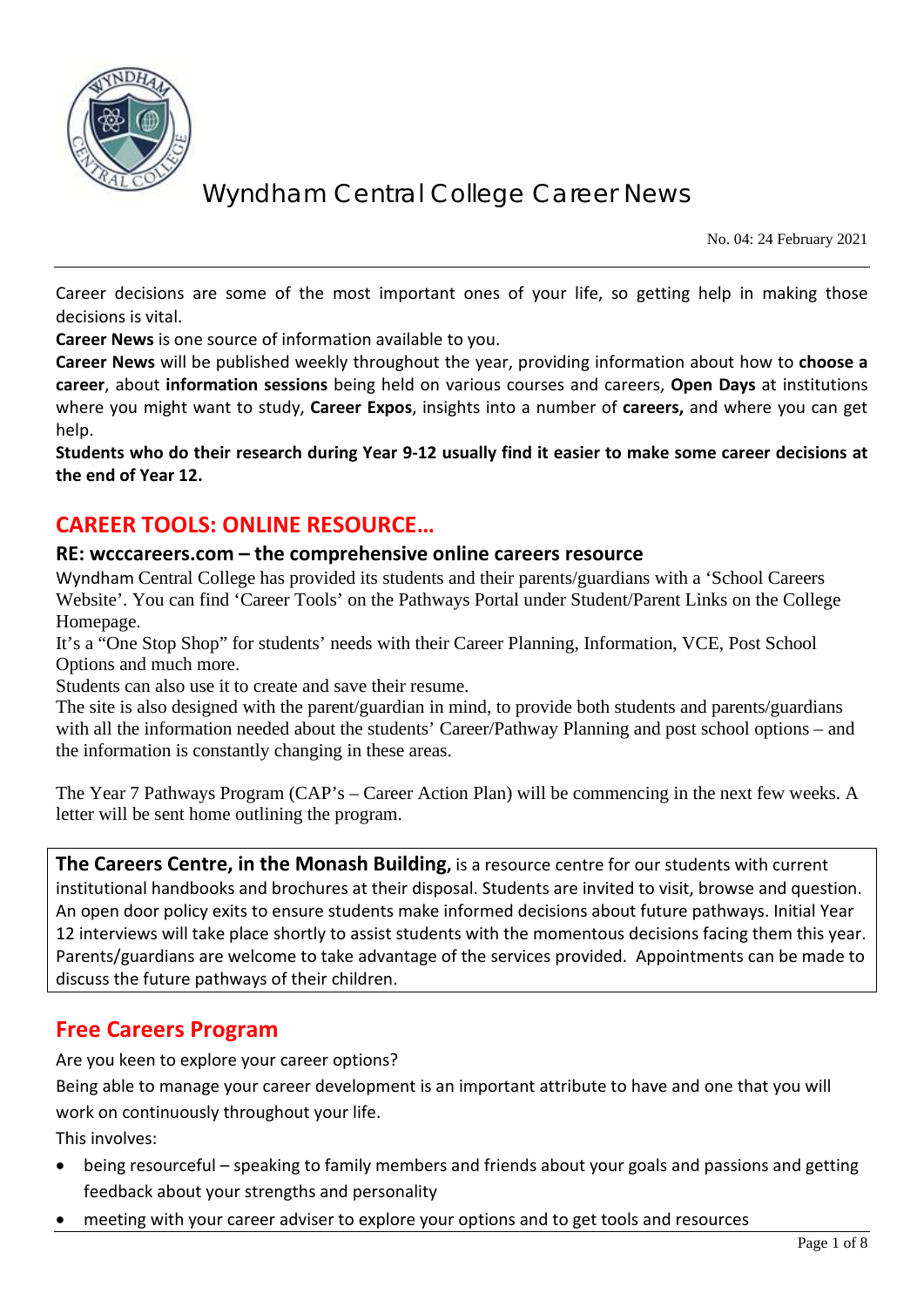

No. 04: 24 February 2021

- analysing and mapping your values, skills, strengths, passions, favourite subjects, hobbies and interests
- actively researching your areas of interest, setting goals and developing/updating action plans

This can feel a bit overwhelming – where do you start? When do you start? Who should you speak to first? Sometimes it can feel like everyone around you knows what they want to do when they leave school and this can feel isolating, but don't worry.

The important thing to know is that you just have to start somewhere.

There are many career websites and programs you can explore.

One that you may enjoy doing is the Get Ready to Reset program.

This has been developed by SkillsRoad – the best thing about the program is that you can choose which activities to do.

There are 6 categories:

### **Get Your Head Right**

- 6 tips to get your life back on track
- 5 ways to deal with negative thoughts
- How to become resilient
- What to do when your motivation is gone

### **Discover Your Options**

- A day in the life of....
- Discover your skills and strengths
- Get to know how work ready you are
- Explore careers and your study pathways

#### **Make a Plan**

- How to make good decisions
- How to create goals and keep focused on them
- Why creativity can make your life better
- How to stop procrastinating

#### **Personal Branding**

- How to develop your skills and get work experience
- How to write your first resumé
- What's a good cover letter?
- Manners for chatting on the phone/zoom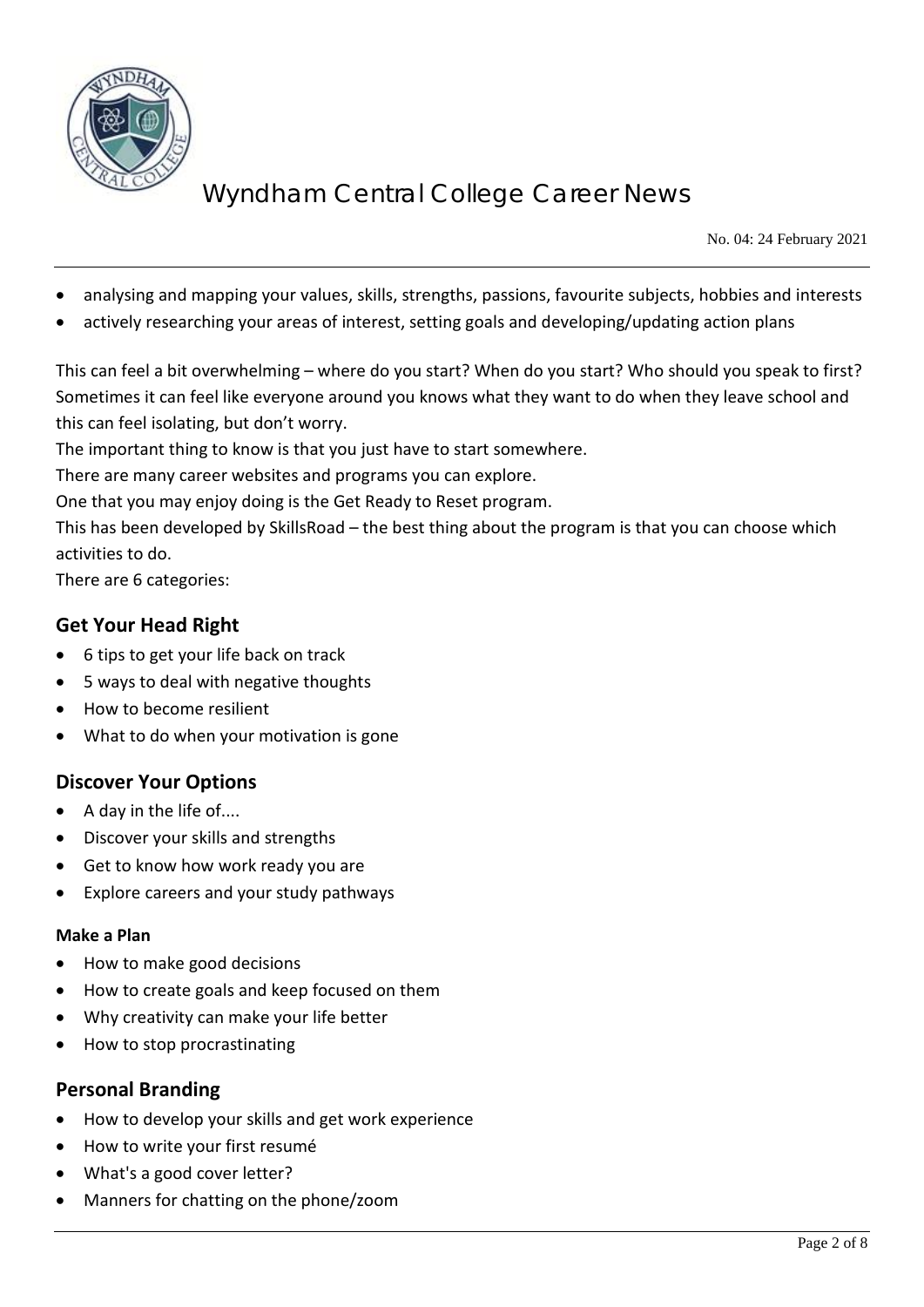

No. 04: 24 February 2021

### **Career Progression**

- How to deal with conflict productively
- Five ways to deal with negative thoughts
- How to be fearless at work (and life!)
- Are you future ready? Build the right skills

To access the program, visit [www.skillsroad.com.au/ready-to-reset](http://www.skillsroad.com.au/ready-to-reset) Share the work you complete with your family and your career adviser – they will be able to assist you, give you feedback and also encouragement. Have fun!

## **Explore University Options Early**

### **2020 Open Day Webinars**

Each year universities run open days – usually in August and September.

For students who are keen to explore university courses, this can seem like a long time away.

Thankfully, several universities recorded their open day information sessions from last year and you can watch them from the comfort of your home.

Just click on the links below and search the courses or the study areas you are interested in.

University of Melbourne[, https://bit.ly/3qHUrHE](https://bit.ly/3qHUrHE) Deakin University,<https://bit.ly/33icNpW> Monash University,<http://bit.ly/386QjH8> La Trobe University,<http://bit.ly/3chXyPA> Swinburne University ,<http://bit.ly/2ImxYvr> Victoria University, <https://bit.ly/3jsX63U> Federation University[, https://bit.ly/31bhBul](https://bit.ly/31bhBul)

It's important to note that information from the 2020 open days are only relevant for the 2021 intake and course information may change for the 2022 intake.

### **Recorded Webinars Based on Interest Areas**

Careers Event has collected recorded webinars from various universities and has grouped them in areas of interest such as health, IT, creative arts, science, teaching etc., [www.careersevent.com/seminar](http://www.careersevent.com/seminar)

### **The Good Universities Guide**

The Good Universities Guide has released ratings and rankings of Australian university undergraduate courses. You can compare ratings from categories such as: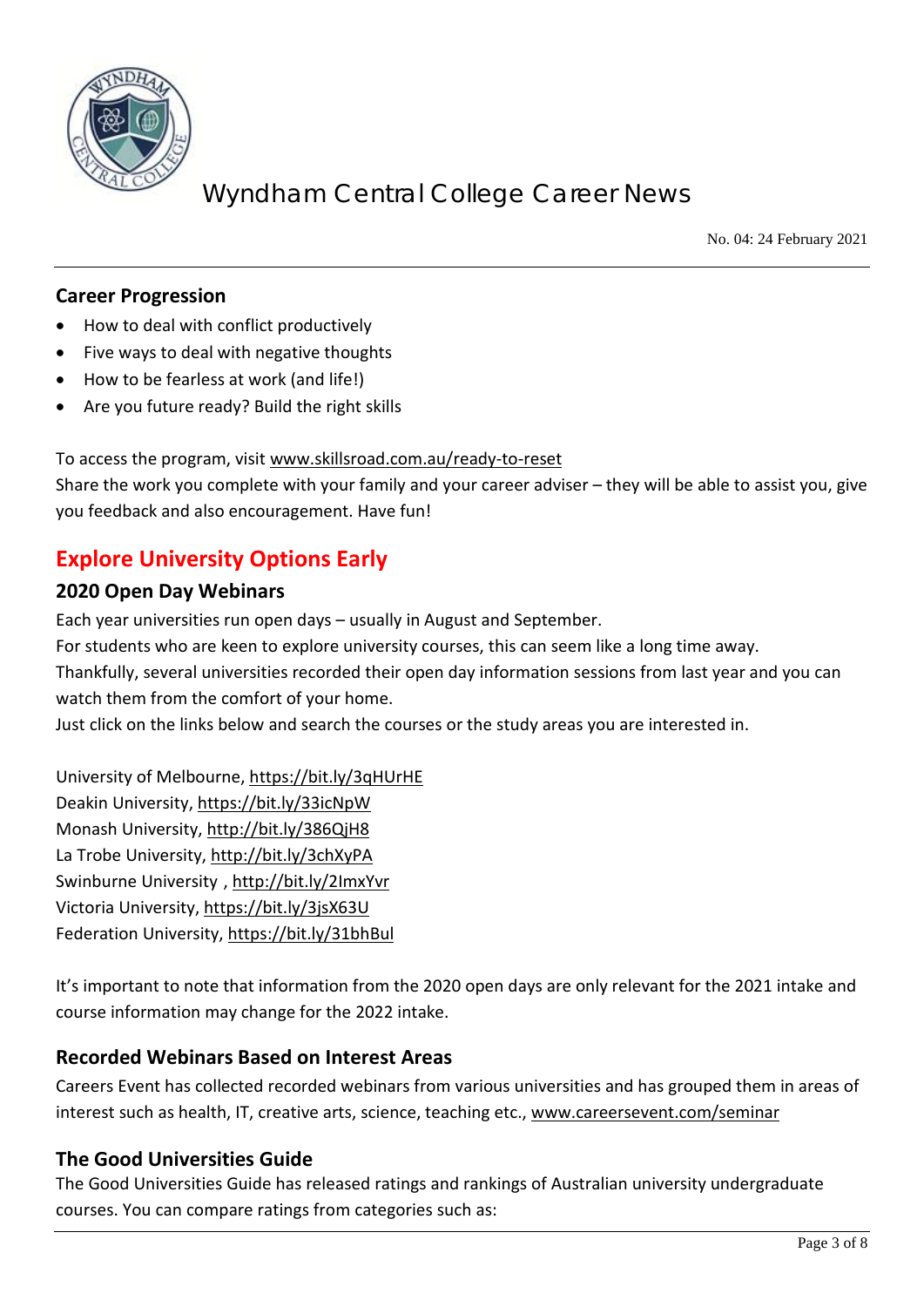

No. 04: 24 February 2021

- Graduate salary
- Full time employment
- Student demand
- Student: teacher ratio
- Skills development
- Learner engagement
- Overall experience
- Student support
- Teaching quality

To access the ratings and compare results between universities, visit<https://bit.ly/2RSvASt>

### **Careers in Insurance**

#### **Have you considered a career in insurance?**

As one of the biggest, most diverse industries in the world, insurance has more roles than you'd imagine – including ones that are perfect for you.

Love numbers? You're needed. Love people? Insurance has roles for you. Analytical? A big thinker? A problem solver?

Whatever you are, insurance has a job with your name on it. To learn about where a career in insurance can take you, check out the website 'Careers in Insurance' at this link - <http://careersininsurance.com.au/>

### **Save the Date!**

#### **Year 13 Career Expo**

The [Year13 Expo](https://protect-au.mimecast.com/s/vvZVCJyBwDIlyzwhmv-Jh?domain=click.mail.year13.com.au) is officially back in May 2021! Youth from across Australia will come together over three days during National Careers Week (May 17 - 19) to discover what their post-school options are.

#### **What is the Expo?**

The Year13 Expo is an online careers event that allows youth and parents to engage directly with education, employment and travel providers from across Australia.

The Expo will also be hosting webinars and workshops from an exciting range of speakers including professional athletes and tech CEO's.

This is an event not to be missed. Information will be released closer to the event.

What information can I access before the Expo?

To explore the amazing resources on the Year 13 website, visit and bookmark the following website <https://year13.com.au/>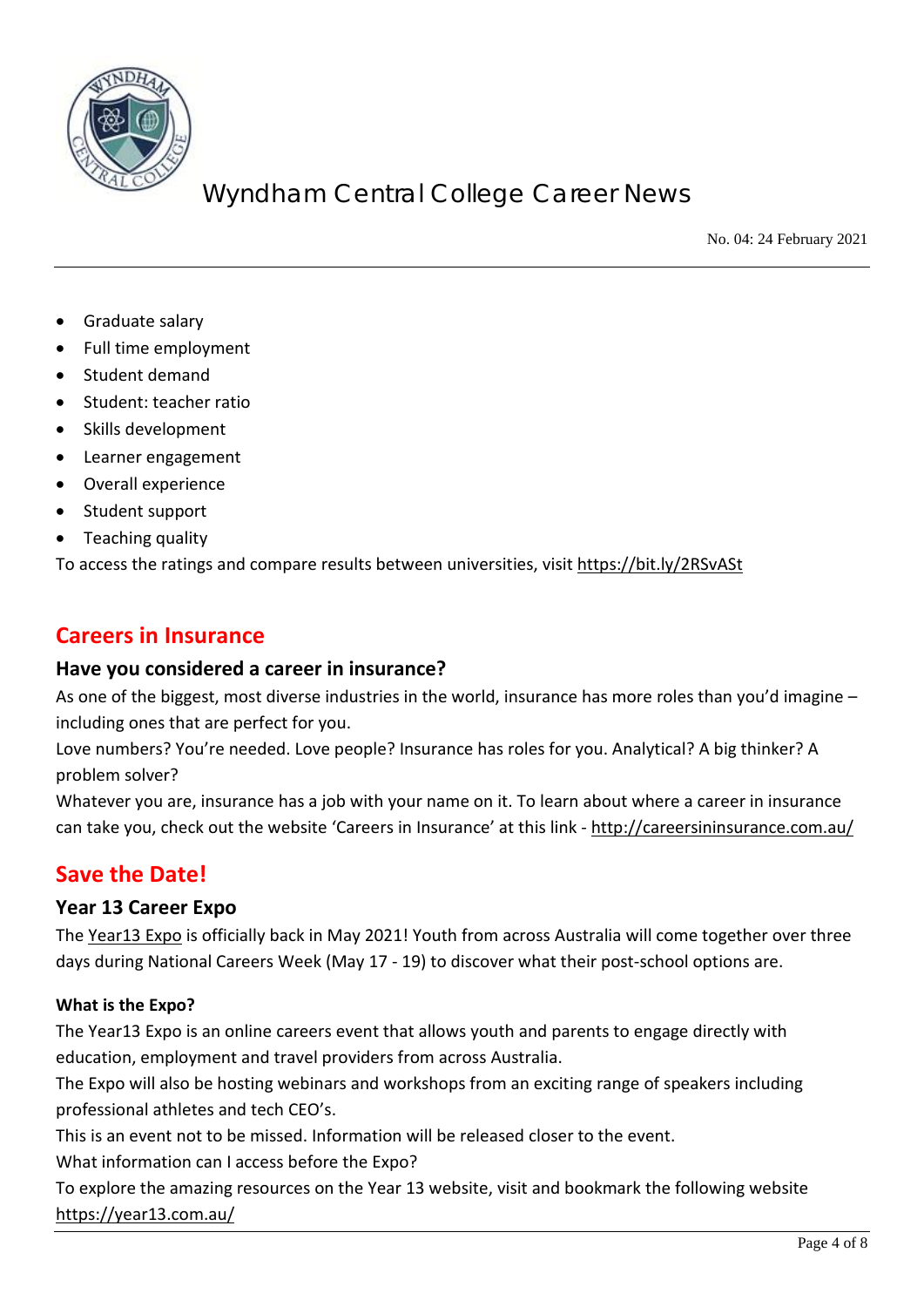

No. 04: 24 February 2021

## **Upcoming Career Events**

### **Victoria Police Careers**

To find out about upcoming career information sessions, bookmark this link [www.police.vic.gov.au/police](http://www.police.vic.gov.au/police-information-sessions)[information-sessions](http://www.police.vic.gov.au/police-information-sessions)

### **Australian Defence Force**

To find out about upcoming career information sessions, bookmark this link [www.defencejobs.gov.au/events](http://www.defencejobs.gov.au/events)

### **Careers in the Maritime Industry**

Career Education Association of Victorian (CEAV) and Offshore and Specialist Ships Australia (OSSA) are hosting an exciting online information session about careers in the Maritime Industry.

Students will get to hear from OSSA staff and members currently employed in the industry and will learn about the huge variety of occupations, potential pathways, career stories and more!

**Date:** Thursday 25 March, 11.30am

**Information & RSVP**: please see your Career Adviser for the link to register your place.

# **Victoria University**

Victoria University is running the following online information sessions for prospective students in March:

| 16        | Early Childhood Education                                     |
|-----------|---------------------------------------------------------------|
| 17        | Law, Criminology, Legal Services                              |
| 18        | Creative Arts, Screen Media, Animation                        |
| 23        | Building Design, Building Surveying, Construction Management, |
|           | Engineering                                                   |
| 24        | Biomedical Science, Health Science                            |
| 25        | <b>Primary and Secondary Teaching</b>                         |
| 30        | Community Development, Social Work, Youth Work, Criminal      |
|           | Justice                                                       |
| <b>CC</b> | Information Tochnology, Cybor Cocurity                        |

31 Information Technology, Cyber Security

For information and to register for sessions, go to<https://study.vu.edu.au/ug-webinar-series>

Did you know that students at Victoria University study their subjects consecutively and not concurrently? This is called the VU Block Model – students basically study one subject at a time. To learn about this unique way of learning and teaching, visit<http://bit.ly/39oxOj0>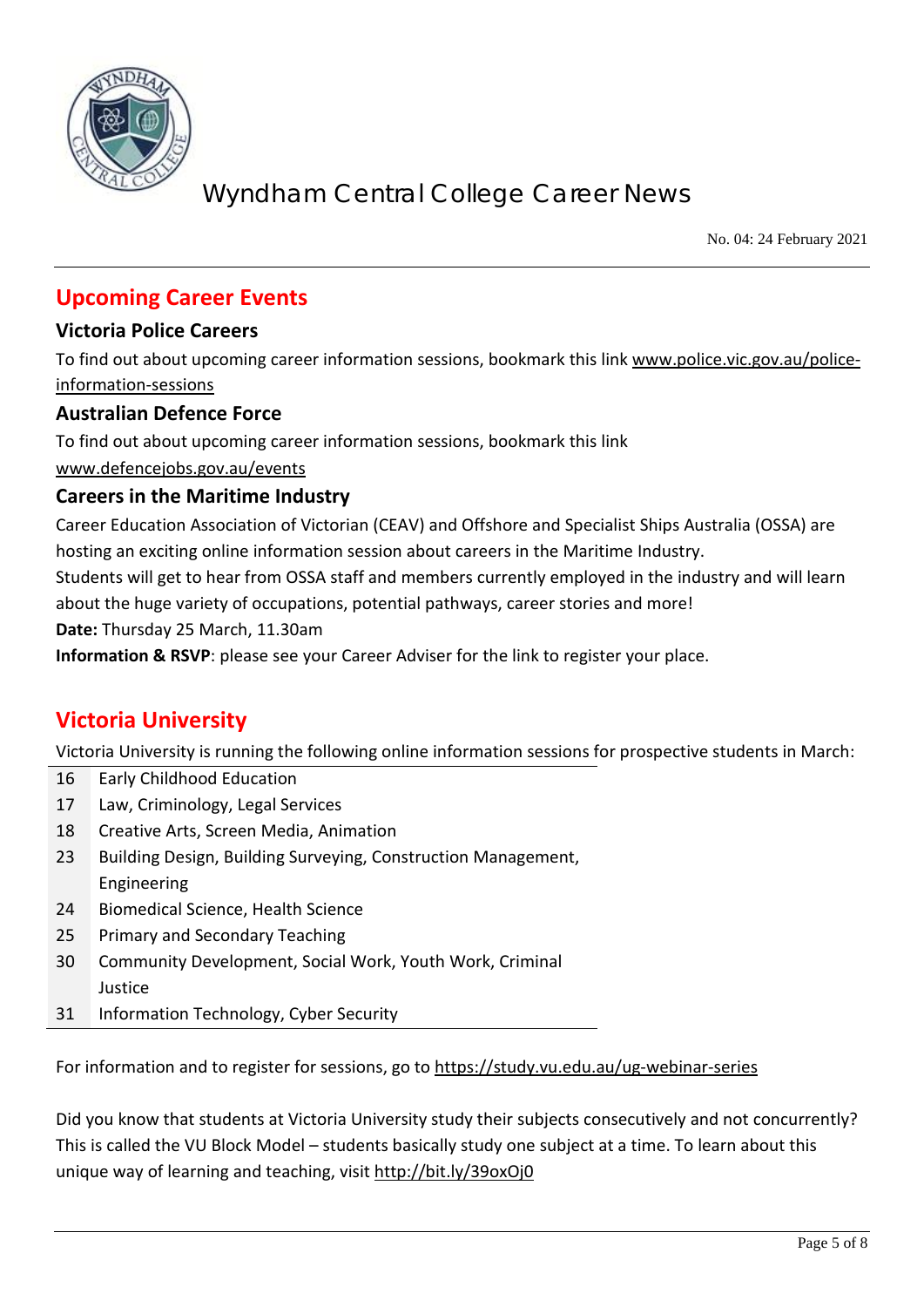

No. 04: 24 February 2021

## **Careers With STEM**

### **[STEM is Transforming Indigenous Communities](https://protect-au.mimecast.com/s/NY3BCE8woOsOBLzsWl4rT?domain=refractionmedia.us7.list-manage.com)**

From health to environmental science, be inspired by the [next-gen of Indigenous innovators](https://protect-au.mimecast.com/s/xtW4CGv0qnhEwkPsAE-_S?domain=refractionmedia.us7.list-manage.com) and their game-changing visions and projects. <http://bit.ly/37HjZx7>

### **[Top](https://protect-au.mimecast.com/s/NY3BCE8woOsOBLzsWl4rT?domain=refractionmedia.us7.list-manage.com) 5 In-Demand Skills in Australia**

Did you know that Australia needs 6.5 million additional workers with digital skills by 2025? This article written by Louise Meers showcases the following top 5 in-demand skills:

- 1. Large-scale data modelling
- 2. Software operations support
- 3. Web/software/game development
- 4. Cloud architecture
- 5. Cyber security/cyber forensics

<http://bit.ly/3aLRoZG>

### **Take a STEM Quiz**

Louise Meers from Careers With STEM has developed fun quizzes to help you explore your career options.

#### **Are you an actuary or an accountant?**

"If you're thinking about maths study and career paths, you'll know there are so many interesting and challenging jobs out there. Two of these are actuarial science and accounting. Both deal with numbers, but in very different ways. Which one are you most suited to? Take our quiz to find out if you are an actuary or accountant!"

<http://bit.ly/3byYQ9l>

#### **Should I study computer science?**

"Computer science, which is the study of computers and computational systems, has computer scientists working mainly with software and software systems in areas of development, design, application and theory. It's a great degree if you're looking to future proof your career, as computer scientists are in demand in SO many industries – tech, biology, defence, design, finance, cybersecurity… These clever peeps can work just about anywhere!"

<http://bit.ly/3aM9BGl>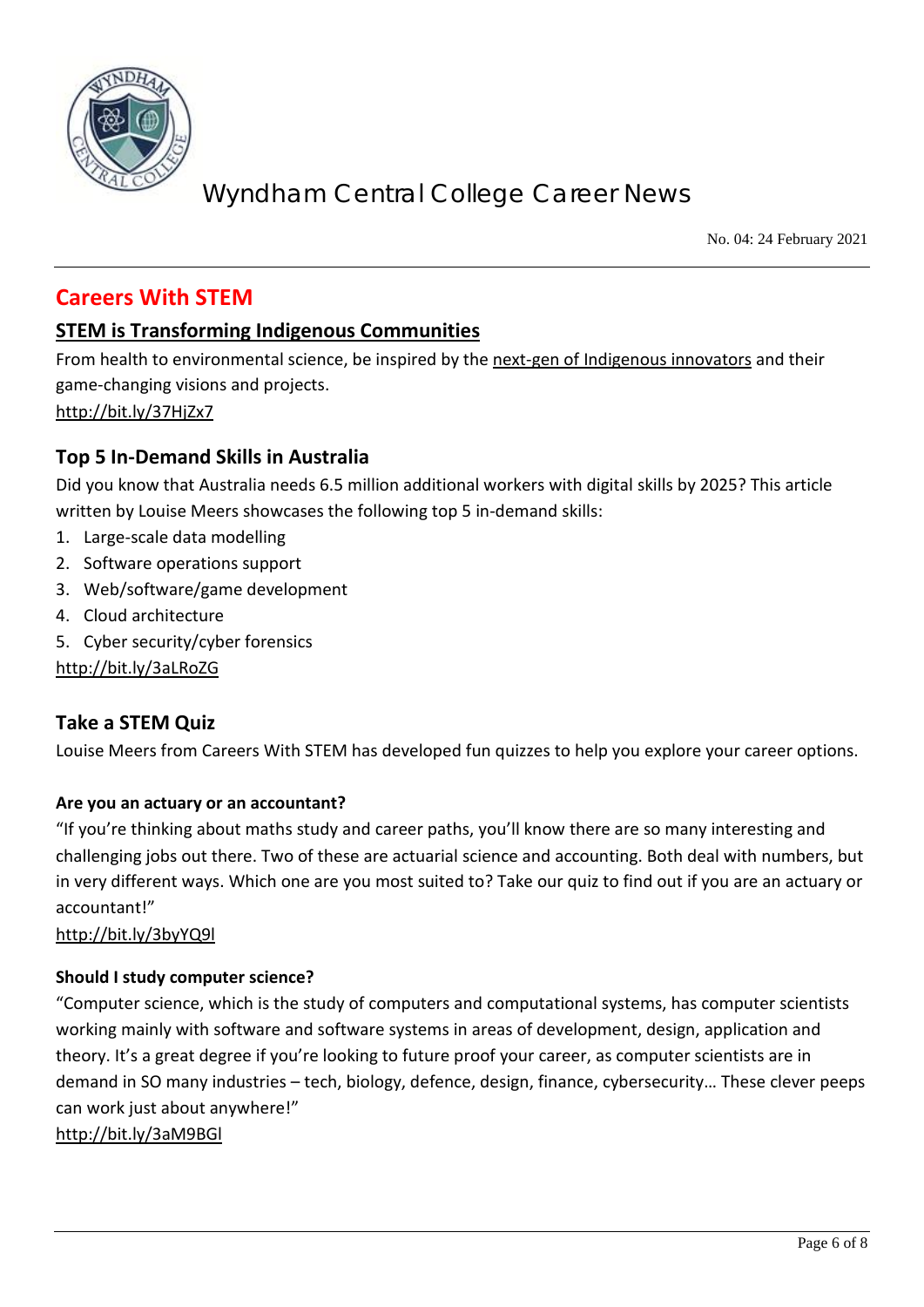

No. 04: 24 February 2021

# **Apprenticeships**

## **Four (4) steps to finding an apprenticeship or traineeship**

Australian Apprenticeships Pathways has developed a fantastic 4-step process for students to follow when seeking an apprenticeship or traineeship[, http://bit.ly/39yUYmQ](http://bit.ly/39yUYmQ)

## **Australian Apprenticeships Pathways (AAP)**

This website contains fantastic resources for young people interested in pursuing a professional trade or traineeship. Some of the resources include:

- Job and training descriptions
- Career interest explorer
- Job pathway charts
- Information on apprenticeships and school-based apprenticeships
- Literacy and numeracy quizzes for different industries such as carpentry, plumbing, electrical, and hairdressing.

To explore the website, go to [www.aapathways.com.au/students](http://www.aapathways.com.au/students)

# **ACN Nursing and Health Expo**

The Australian College of Nursing (ACN) is hosting a virtual Nursing and Health Expo in April. You will be able to:

- View a range of nursing and health organisations
- Explore career pathways
- Find out about educational opportunities
- Hear from nurses working a range of organisations such as hospitals, defence and emergency services.

When: Saturday 24 April, 8.30am – 2.30pm. Where: Online Register now at: [www.acn.edu.au/events/nursing-health-expo](http://www.acn.edu.au/events/nursing-health-expo)

# **Updates from Monash University**

### **Business at Monash**

Bookmark the Destination Monash website to keep up to date with information on business courses at Monash and to book a one-to-one appointment with a course adviser. [www.monash.edu/y12hub/business](http://www.monash.edu/y12hub/business)